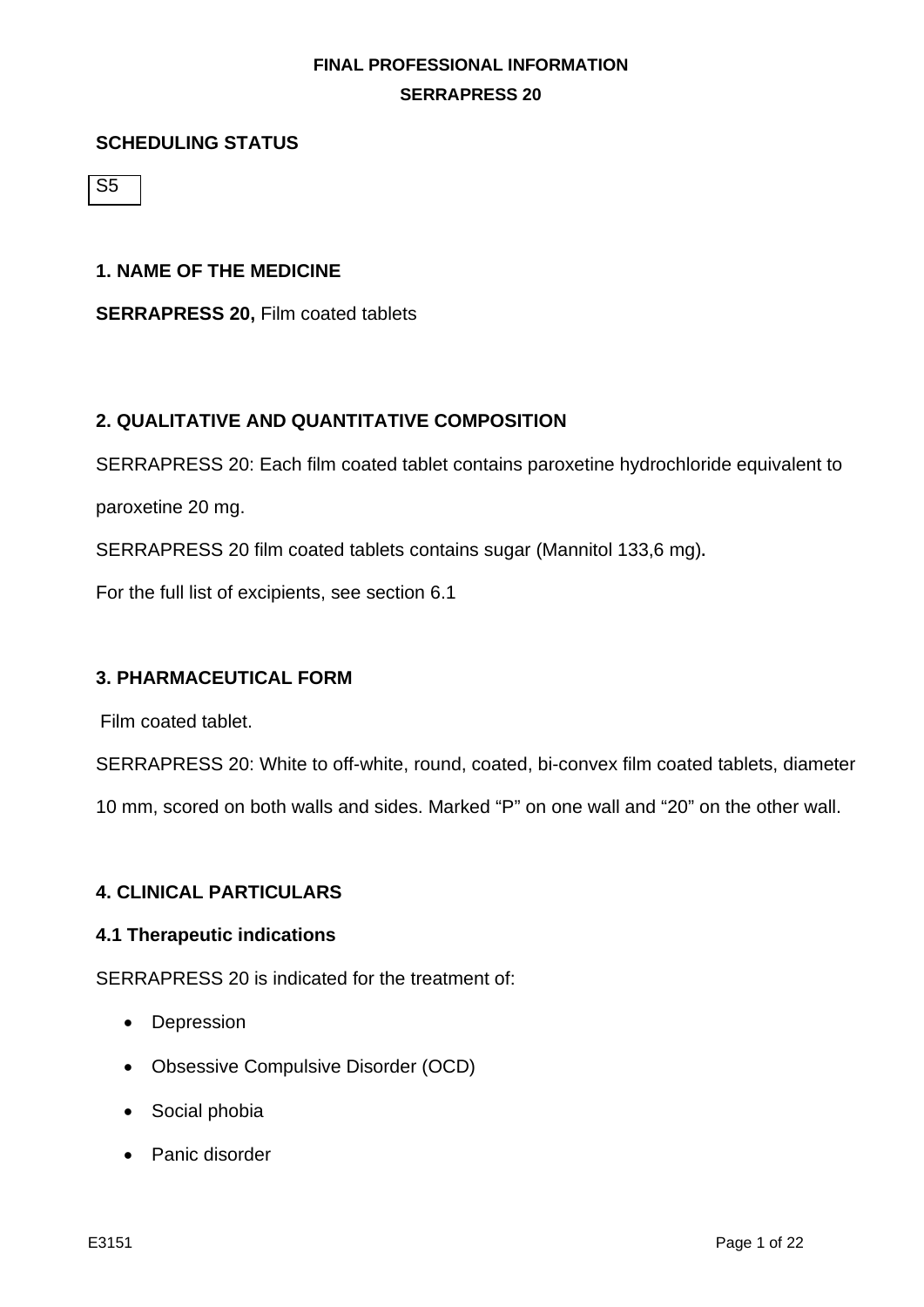• Generalised Anxiety Disorder (GAD).

#### **4.2 Posology and method of administration**

**Depression:** 20 mg daily. This dose can be increased gradually if needed by 10 mg increments to a maximum of 50 mg daily according to the patient's response.

**Panic Disorder:** The recommended dose is 40 mg daily. The initial starting dose is 10 mg daily, which may be increased by 10 mg increments. The maximum dose is 60 mg daily. The low initial starting dose is recommended to minimise the potential worsening of panic symptoms when initiating treatment with SERRAPRESS 20.

**Obsessive Compulsive Disorder:** The recommended dose is 40 mg daily. The initial starting dose is 20 mg daily, which may be increased by 10 mg increments to a maximum of 60 mg daily.

**Social Phobia:** The recommended daily dose is 20 mg. This dose may be increased gradually if needed by 10 mg increments to a maximum of 40 mg according to the patient's response.

**Generalised Anxiety Disorder:** The recommended dose is 20 mg daily. Some patients not responding to a 20 mg dose may benefit from having dose increments of 10 mg of at least one week to a maximum of 50 mg per day according to the patient's response.

#### **Special populations**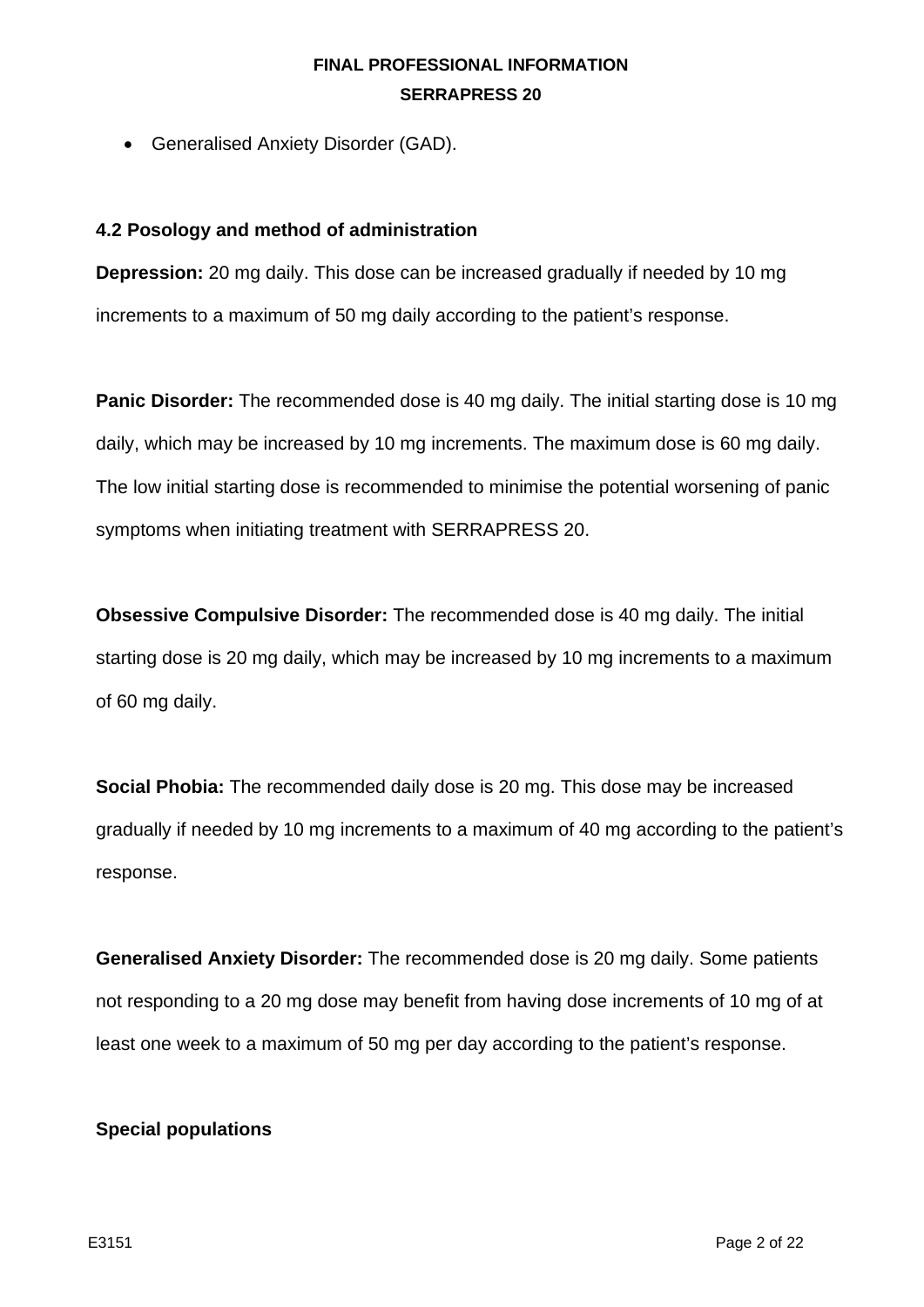**Elderly:** Elderly subjects may experience increased plasma concentrations with SERRAPRESS 20. Dosing should commence at the adult starting dose and may be increased gradually by 10 mg increments up to 40 mg daily.

**Hepatic and renal impairment:** Increased plasma concentrations of SERRAPRESS 20 may occur in patients with severe renal impairment (creatinine clearance < 30 ml/min) or severe hepatic impairment. The dosage should therefore be restricted to the lower end of the dosage range. Patients should be treated for a sufficient period to ensure that they remain free from symptoms. This may be several months or longer.

#### **Paediatric population**

The safety and efficacy of SERRAPRESS 20 in children under the age of 18 years have not been established (see section 4.3).

SERRAPRESS 20 should not be used in the treatment of children and adolescents under the age of 18 years. Suicide-related behaviours (suicide attempts and suicidal thoughts), and hostility (predominantly aggression, oppositional behaviour and anger) were more frequently observed in clinical trials among children and adolescents treated with antidepressants compared to those treated with placebo (see section 4.4).

#### **Method of administration**

It is recommended that SERRAPRESS 20 be administered as a single dose in the morning with food.

SERRAPRESS 20 should be swallowed rather than chewed.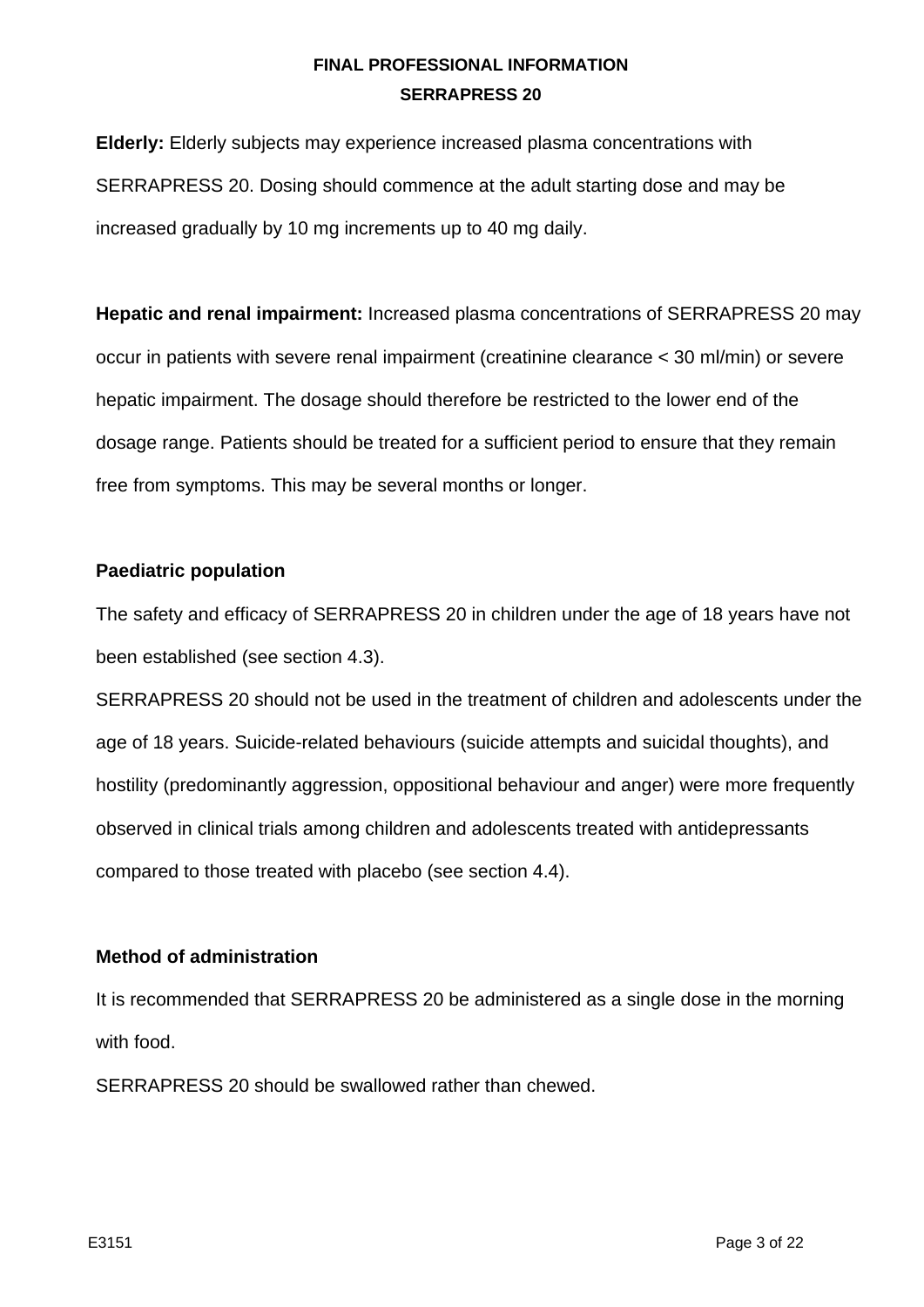#### **Missed dose:**

Doctors should advise patients who forget to take SERRAPRESS 20 to take a dose as soon as possible and then continue with the normal dose. Patients should not take a double dose to compensate for the missed dose.

#### **Discontinuation of SERRAPRESS 20:**

Abrupt discontinuation of SERRAPRESS 20 should be avoided (see sections 4.4 and 4.8). The taper phase regimen involves an increment decrease in the daily dose by 10 mg/day at weekly intervals. When a daily dose of 20 mg/day is reached, patients should continue on this dose for one week before stopping treatment. If intolerable symptoms occur after a decrease in the dose or upon discontinuation of treatment, then resuming the previously prescribed dose may be considered. The general practitioner may continue decreasing the dose but at a more gradual rate.

#### **4.3 Contraindications**

- Hypersensitivity to paroxetine or to any of the ingredients of SERRAPRESS 20
- Concomitant use with serotonin precursors (see sections 4.4 and 4.5)
- MAO Inhibitors: SERRAPRESS 20 should not be used in combination with MAO inhibitors or within 2 weeks of terminating treatment with MAO inhibitors. MAO inhibitors should not be introduced within 2 weeks of cessation of therapy with SERRAPRESS 20.
- Children under the age of 18 years (see section 4.4)
- Patients with epilepsy, seizures or a history of epilepsy
- SERRAPRESS 20 should not be used in combination with pimozide (see section 4.5)
- Porphyria. SERRAPRESS 20 is considered to be unsafe in patients with porphyria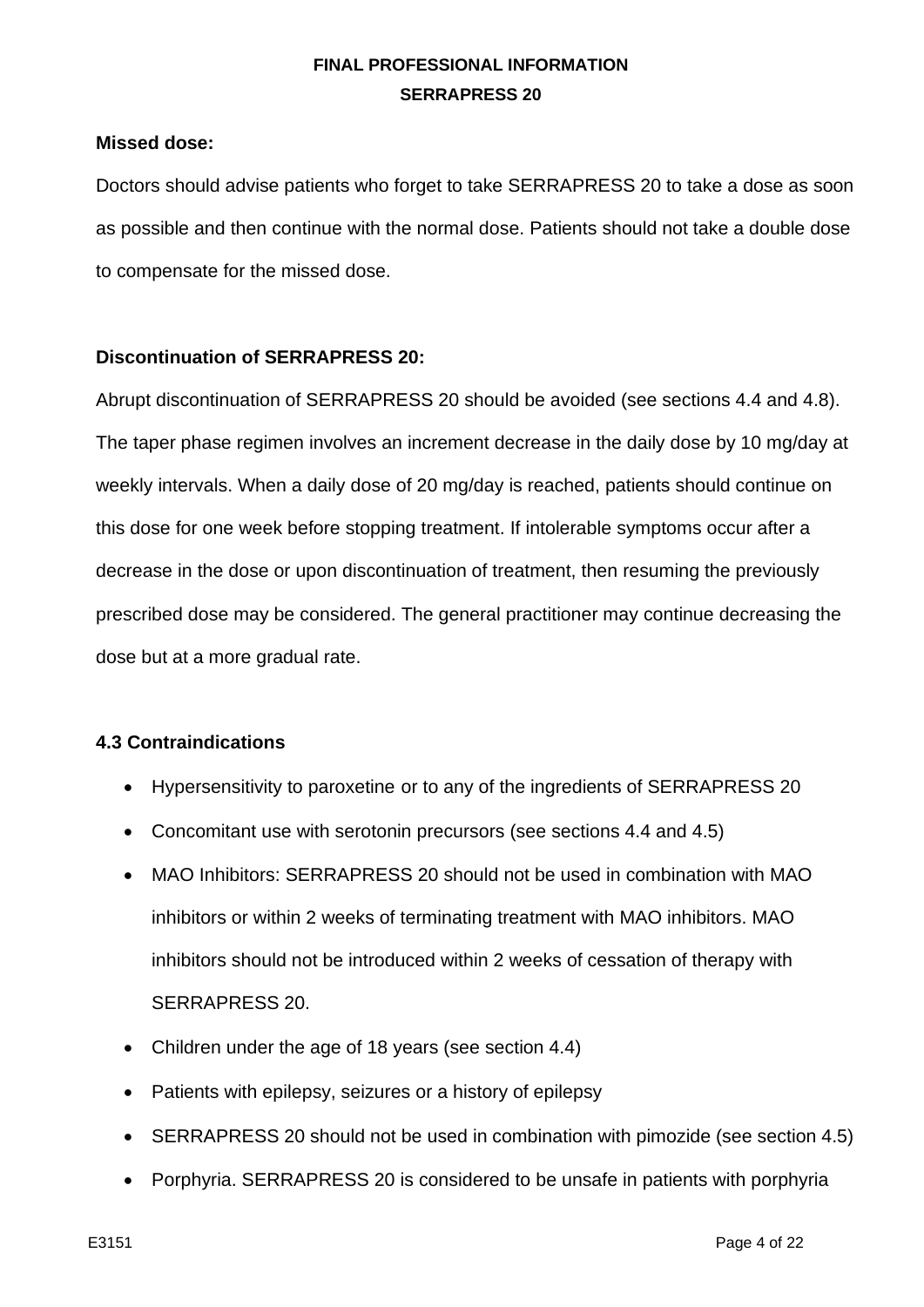## **4.4 Special warnings and precautions for use**

### **Paediatric population**

Safety and efficacy of SERRAPRESS 20 in children under 18 years have not been established (see section 4.3).

## **Children and Adolescents under 18 years of age – clinical worsening and suicide risk:**

SERRAPRESS 20 may increase the risk compared to placebo of suicidal thinking and behaviour (suicidality) in children, adolescents, and young adults in short-term studies of major depressive disorder (MDD) and other psychiatric disorders.

Short-term studies did not show an increase in the risk of suicidality with antidepressants compared to placebo in adults beyond age 24; there was a reduction in risk with antidepressants compared to placebo in adults aged 65 and older.

Long-term safety data in children and adolescents concerning growth, maturation and cognitive and behavioural development are lacking. SERRAPRESS 20 is not approved for use in paediatric patients (see section 4.3 and section 4.8).

SERRAPRESS 20 should not be used in the treatment of children and adolescents under the age of 18 years as controlled clinical trials in major depressive disorder, there were increased reports of hostility and suicide-related adverse events such as suicidal ideation and self-harm (see section 4.3).

# **Suicidal thoughts / suicide and psychiatric disorders:**

Patients with major depressive disorder, both adults and children, may experience worsening of their depression and/or the emergence of suicidal ideation and behaviour, whether or not they are taking antidepressant medicines. This risk may persist until significant remission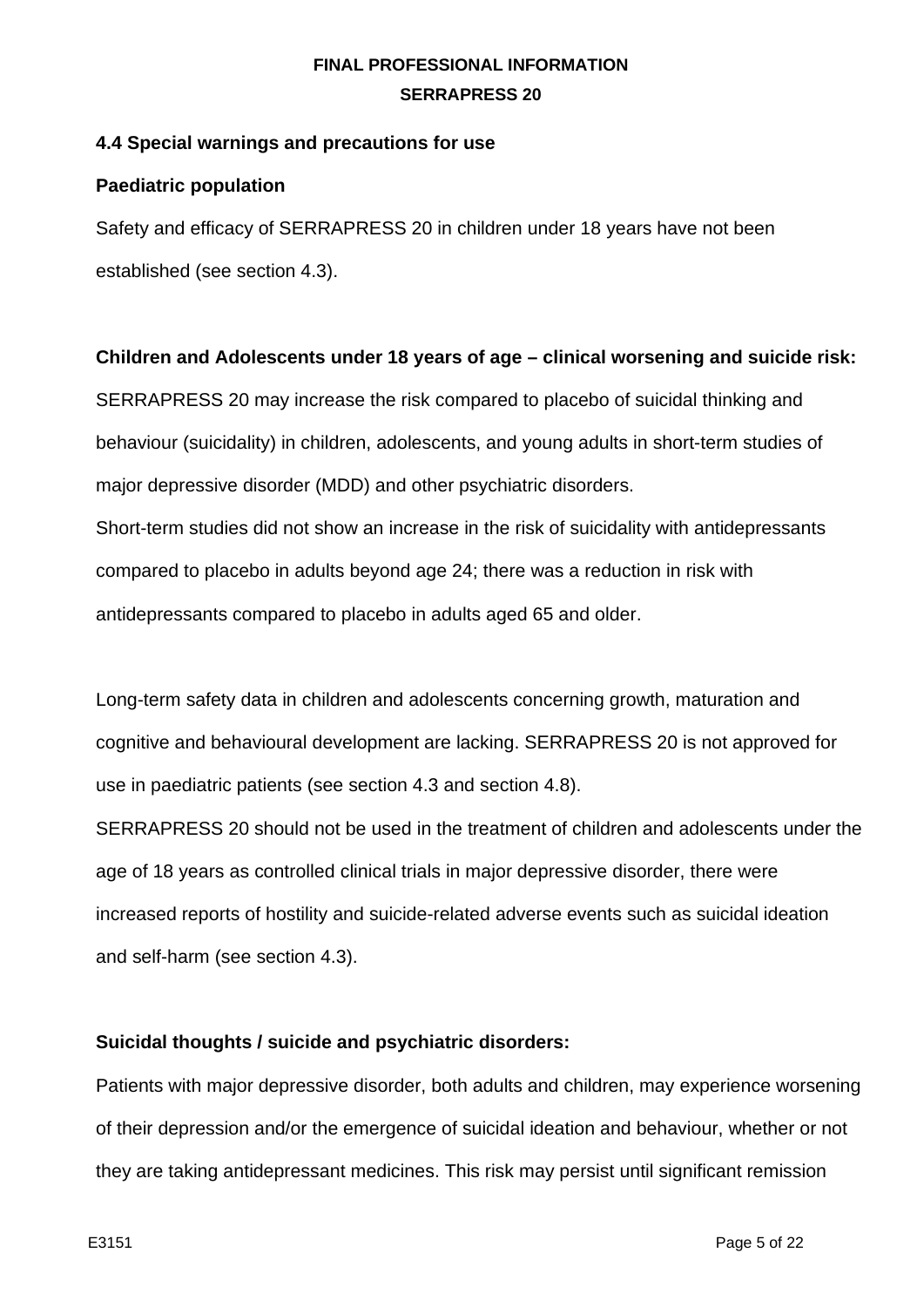occurs. A causal role, however, for antidepressant medicines in inducing such behaviour has not been established.

Patients being treated with SERRAPRESS 20 should, nevertheless, be observed closely for clinical worsening and suicidality, especially at the beginning of a course of therapy, or at any time of dose changes, either increases or decreases.

Because of the possibility of co-morbidity between major depressive disorder and other psychiatric and non-psychiatric disorders, the same precautions observed when treating patients with major depressive disorder should be observed when treating patients with other psychiatric and non-psychiatric disorders.

The following symptoms have been reported in patients being treated with antidepressants such as SERRAPRESS 20 for major depressive disorder as well as for other indications, both psychiatric and non-psychiatric: anxiety, agitation, panic attacks, insomnia, irritability, hostility (aggressiveness, impulsivity, akathisia, hypomania, and mania). Although a causal link between the emergence of such symptoms and either the worsening of depression and/or the emergence of suicidal impulses has not been established, consideration should be given to changing the therapeutic regimen, including possibly discontinuing SERRAPRESS 20, in patients for whom such symptoms are severe, abrupt in onset, or were not part of the patient's presenting symptoms.

#### **Discontinuation of SERRAPRESS 20 treatment:**

If the decision is made to discontinue treatment, SERRAPRESS 20 should be tapered (see section 4.2).

Abrupt discontinuation of SERRAPRESS 20 can lead to withdrawal symptoms such as dizziness, sensory disturbances (including paraesthesia, electric shock sensations and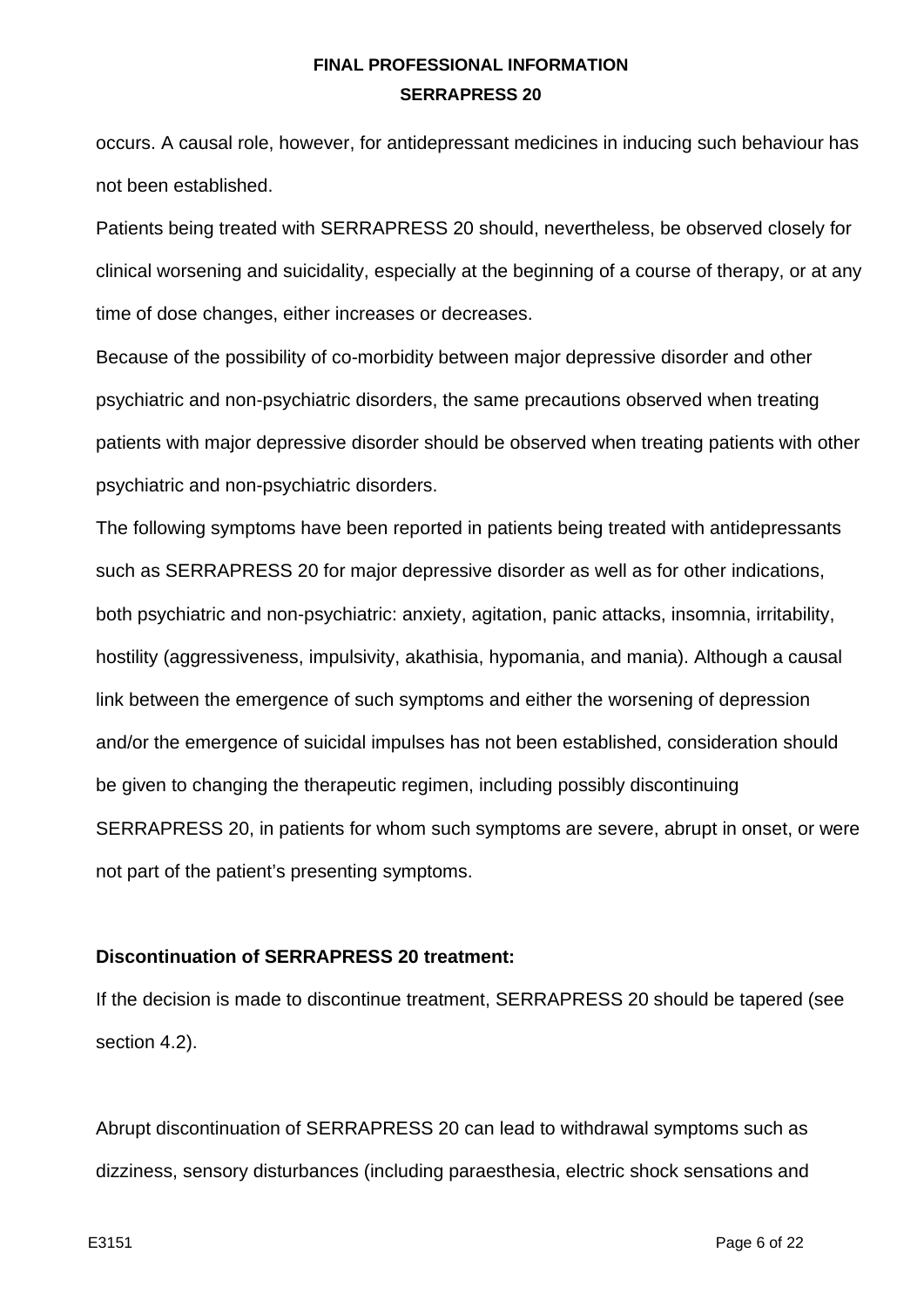tinnitus), sleep disturbances, insomnia, tremor, confusion, agitation or anxiety, headache, palpitations, emotional instability, irritability, nervousness, vertigo, visual disturbances, nausea and swelling. In the majority of these patients, these symptoms are mild to moderate and are self-limiting. No particular patient group appears to be a higher risk of these symptoms; it is therefore advised that when SERRAPRESS 20 treatment is no longer required, gradual discontinuation by dose tapering be carried out (see section 4.2).

#### **Patients with epilepsy:**

SERRAPRESS 20 should be used with caution in patients with epilepsy or a history of epilepsy. SERRAPRESS 20 should be avoided in patients where epilepsy is poorly controlled (see sections 4.3 and 4.4).

#### **Akathisia:**

The use of SERRAPRESS 20 has been associated with the development of akathisia, which is characterised by an inner sense of restlessness and psychomotor agitation such as an inability to sit or stand still usually associated with subjective distress. This is most likely to occur within the first few weeks of treatment.

# **Serotonin Syndrome/Neuroleptic Malignant Syndrome:**

Development of a serotonin syndrome or neuroleptic malignant syndrome-like events may occur in association with treatment of SERRAPRESS 20, particularly when given in combination with other serotonergic and/or neuroleptic medicines. As these syndromes may result in potentially life-threatening conditions, treatment with SERRAPRESS 20 should be discontinued if such events (characterised by clusters of symptoms such as hyperthermia, rigidity, myoclonus and autonomic instability with possible rapid fluctuations of vital signs,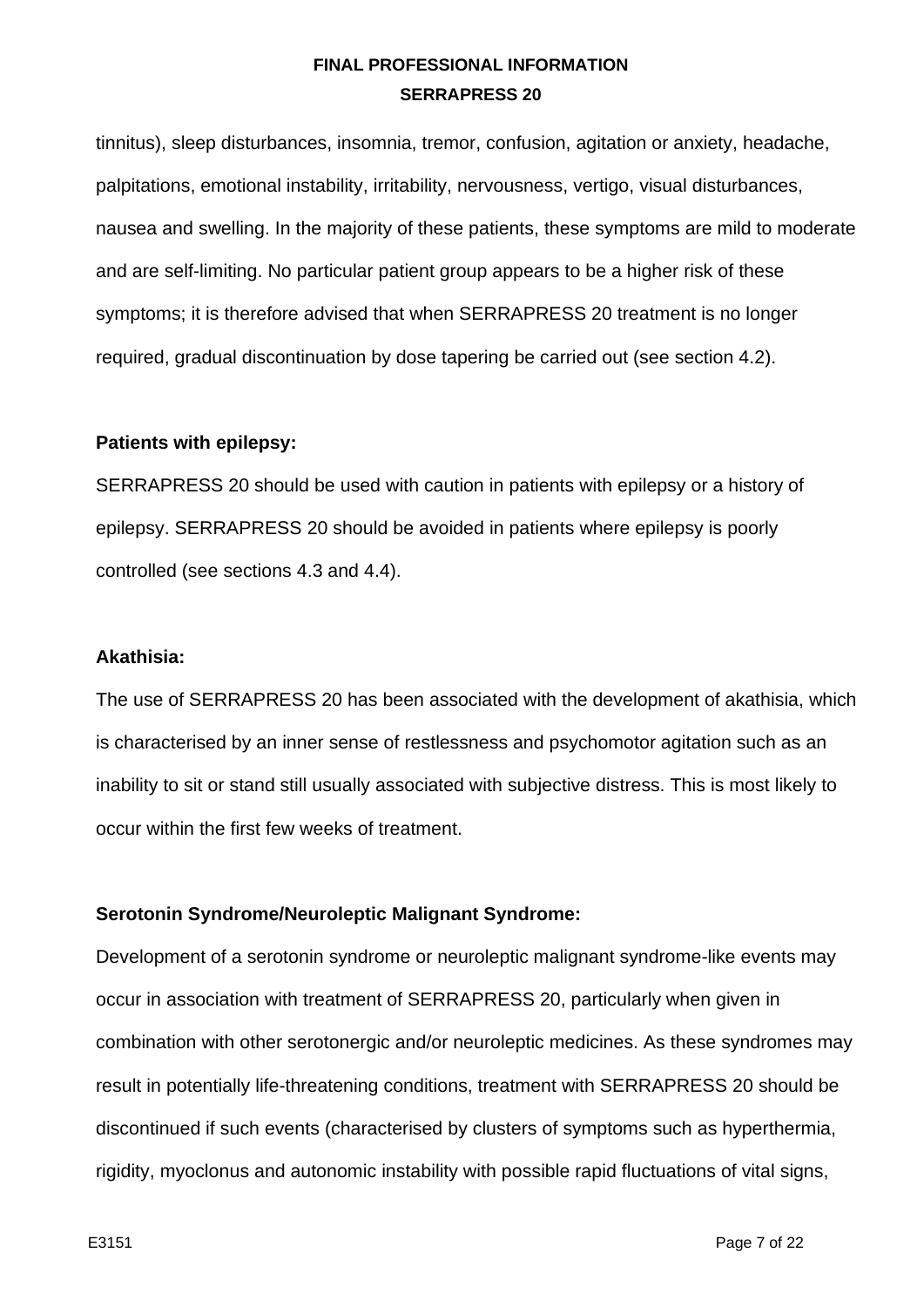mental status changes including confusion, irritability, extreme agitation progressing to delirium and coma) occur. Supportive symptomatic treatment should be initiated. SERRAPRESS 20 should not be used in combination with serotonin-precursors (such as L-tryptophan, oxitriptan) due to the risk of serotonergic syndrome (see sections 4.3 and 4.5).

## **Mania and Bipolar disorder:**

A major depressive episode may be the initial presentation of bipolar disorder. It is generally believed (though not established in controlled trials) that treating such an episode with an antidepressant e.g., SERRAPRESS 20 alone, can increase the likelihood of precipitation of a mixed/manic episode in patients at risk for bipolar disorder. Prior to initiating treatment with SERRAPRESS 20, patients should be adequately screened to determine whether they are at risk for bipolar disorder. Such screening should include a detailed psychiatric history, including a family history of suicide, bipolar disorder and depression.

It should be noted that SERRAPRESS 20 is not approved for use in treating bipolar depression.

SERRAPRESS 20 should be used with caution in patients with a history of mania.

#### **Haemorrhage:**

Patients concomitantly treated with SERRAPRESS 20 and anticoagulant medicines have an increased risk of bleeding, or patients with a known tendency or with predisposing conditions for bleeding may have an increased tendency of skin and mucous membrane bleedings. Co-administration of SERRAPRESS 20 with warfarin may result in increased bleeding in the presence of unaltered prothrombin times.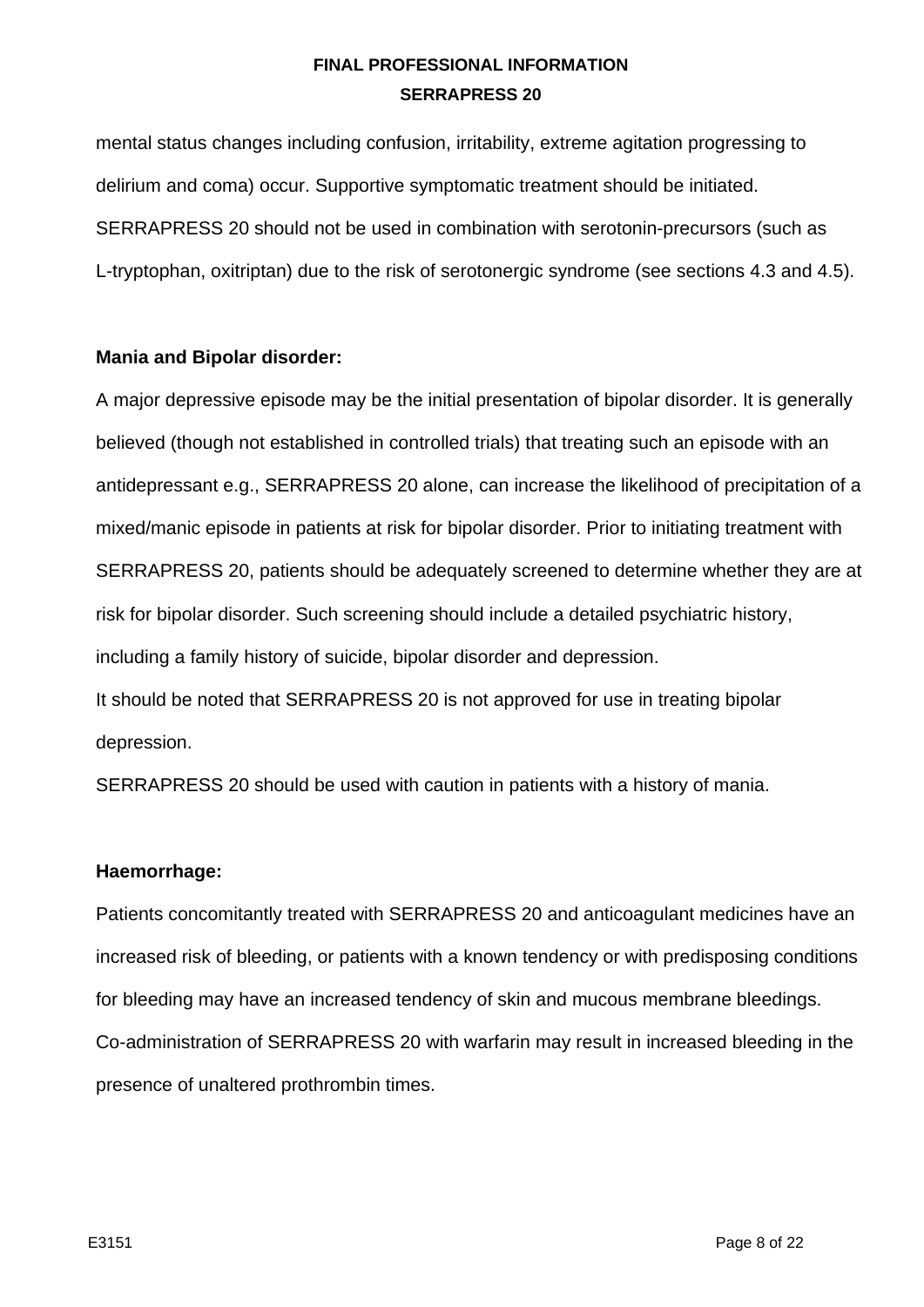The elderly and patients at high risk of gastrointestinal bleeding should be cautioned against the use of SERRAPRESS 20 with NSAIDs due to the increased risk of upper gastrointestinal bleeding.

Haemorrhagic manifestations e.g., gastrointestinal haemorrhage have been reported in patients taking SSRIs concomitantly with NSAIDs. Caution is advised in the elderly and patients with a history of bleeding disorders or conditions which may predispose to bleeding (see section 4.5).

## **Postpartum haemorrhage**

SSRIs, such as SERRAPRESS 20 may increase the risk of postpartum haemorrhage (see sections 4.6, 4.8).

#### **Risperidone:**

Co-administration with risperidone may lead to increased toxicity (see section 4.5).

#### **Alcohol:**

The concomitant use of SERRAPRESS 20 and alcohol is not advised.

#### **Increased risk for bone fractures**

Epidemiological studies, mainly conducted in patients 50 years of age and older, show an increased risk of bone fractures in patients receiving SSRIs and tricyclic antidepressants (TCAs) (see section 4.8).

# **Cardiac Conditions:**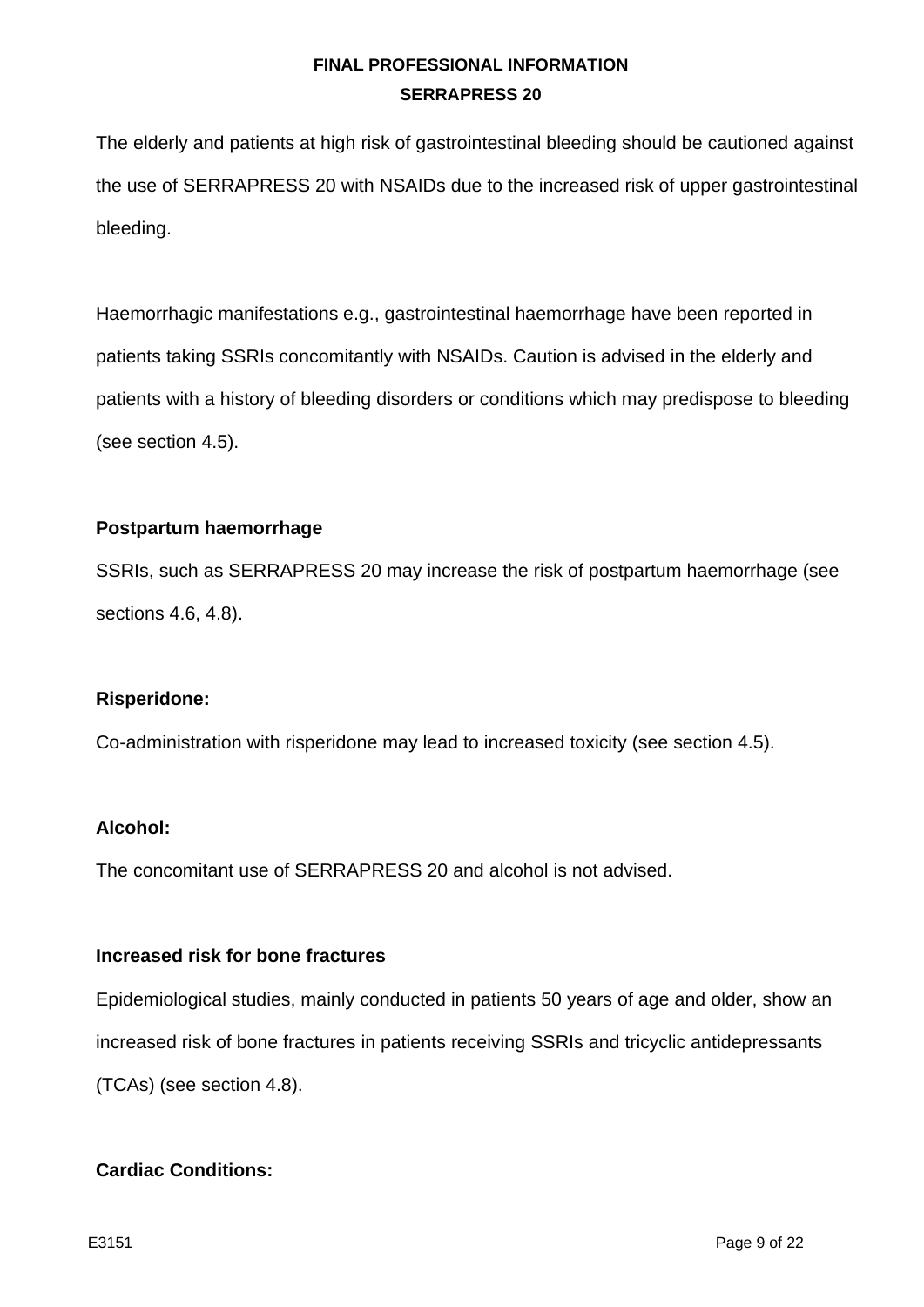Administration of SERRAPRESS 20 to patients with serious cardiovascular disorders such as (unstable) angina pectoris, poorly monitored cardiac decompensation, ventricular rhythm disorder and acute myocardial infarction has not been studied and must therefore be avoided. Nevertheless, if antidepressant medicine is indicated for such patients, SERRAPRESS 20 should be administered with caution.

#### **Seizures:**

Seizures may occur in patients treated with SERRAPRESS 20.

SERRAPRESS 20 should be discontinued in any patient who develops seizures or when there is an increase in seizure frequency (see section 4.3 and 4.4).

## **Electro-Convulsive Therapy (ECT):**

Clinical experience of the concurrent administration of SERRAPRESS 20 and electroconvulsive therapy is lacking.

#### **Hyponatraemia:**

Hyponatraemia, which is generally reversible on discontinuation of SERRAPRESS 20, may occur predominantly in the elderly.

#### **Glaucoma:**

SERRAPRESS 20 may cause mydriasis and should be used with caution in patients with narrow angle glaucoma.

#### **Diabetes mellitus:**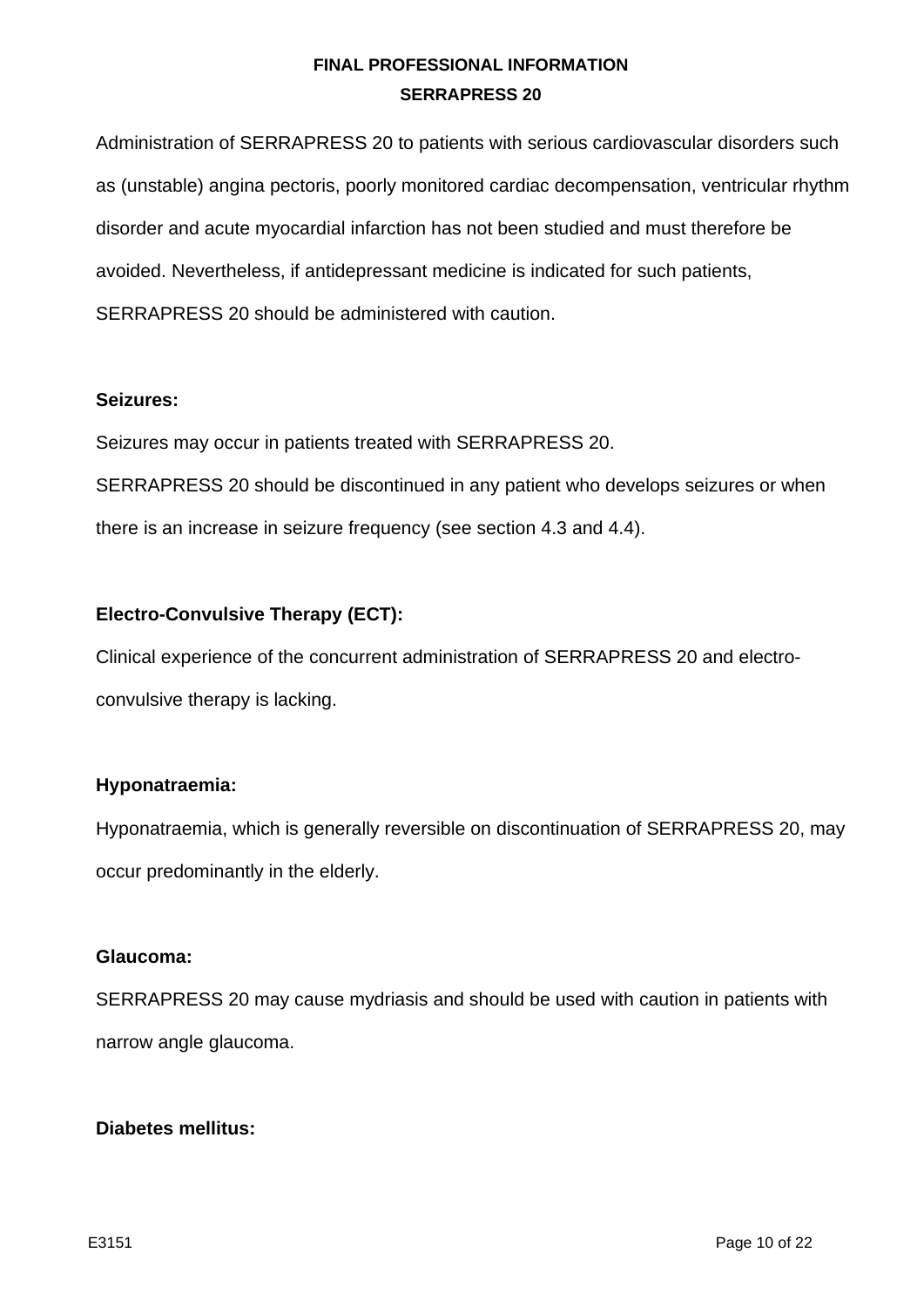SERRAPRESS 20 may alter glycaemic control and therefore caution should be used in patients with diabetes mellitus. Insulin and/or oral hypoglycaemic dosage may need to be adjusted.

# **4.5 Interaction with other medicines and other forms of interaction**

• Interaction between SERRAPRESS 20 and serotogenic medicines (e.g. monoamine oxidase (MAO) inhibitors) (see section 4.3) and also between SERRAPRESS 20 and L-tryptophan, triptans, tramadol, linezolid, methylthioninium chloride (methylene blue), SSRIs, pethidine and St. John's Wort (*hypericum performatum*) may occur, resulting in a "serotonin syndrome".

The risk of using SERRAPRESS 20 in combination with other CNS active medicines has not been systematically evaluated.

Consequently, caution is advised if concomitant administration is required.

- Co-administration of SERRAPRESS 20 with anticonvulsants may be associated with an increased incidence of adverse events.
- SERRAPRESS 20 inhibits the specific hepatic cytochrome P450 isoenzyme CYP2D6 responsible for the metabolism of debrisoquine and sparteine. This may lead to enhanced plasma levels of those co-administered medicines which are metabolised by this isoenzyme. Medicine metabolised by this isoenzyme include certain tricyclic antidepressant (e.g. nortriptyline, amitriptyline, imipramine and desipramine), phenothiazine neuroleptics (e.g. perphenazine, risperidone, Type 1c antidysrhythmics (e.g. propafenone) and metoprolol.
- Co-administration with risperidone may lead to increased toxicity thereof.
- Caution is also advised with fentanyl used in general anaesthesia or tramadol in the treatment of chronic pain.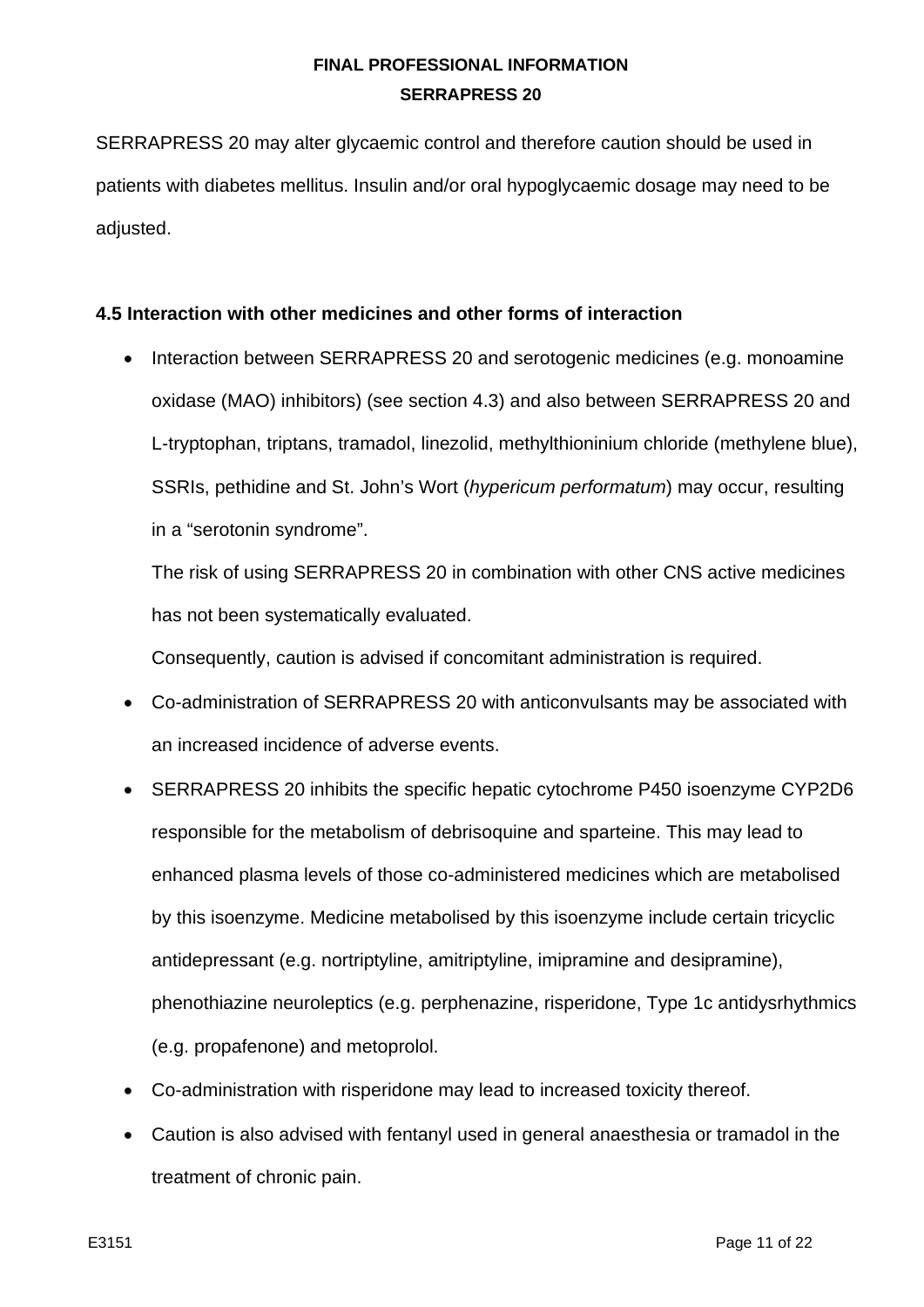- Concurrent administration of SERRAPRESS 20 and lithium should be undertaken with caution. Lithium levels should be monitored.
- Co-administration of SERRAPRESS 20 and phenytoin is associated with decreased plasma concentrations of paroxetine and increased adverse experiences (diarrhoea, indifference, imbalance, nervousness, ataxia and vertigo). No initial dosage adjustment of SERRAPRESS 20 is considered necessary when these medicines are co-administered. Any subsequent adjustments should be guided by clinical effect.
- Primidone is partially metabolised to phenobarbitone, which induces many cytochrome P450 enzymes. Administration with any of these medicines concomitantly with SERRAPRESS 20 may reduce the systemic availability of paroxetine. No initial dosage adjustments of SERRAPRESS 20 are recommended, but subsequent titration should be based on clinical effects.
- Concomitant administration of pimozide with SERRAPRESS 20 may increase the systemic availability of pimozide. Due to the narrow therapeutic index of pimozide and its known ability to prolong the QT interval, concomitant use of pimozide and SERRAPRESS 20 is contraindicated (see section 4.3).
- Daily administration of SERRAPRESS 20 may significantly increase the plasma levels of procyclidine; other anti-cholinergic medicines may be similarly affected. If anticholinergic effects are seen, the dose of procyclidine should be reduced.
- SERRAPRESS 20 should be administered with great caution to patients receiving oral anticoagulants (see section 4.4), aspirin or nonsteroidal medicines (NSAIDs).
- Sumatriptan may increase the risk of adverse reactions when used in combination with SERRAPRESS 20. If concomitant therapy is clinically warranted, appropriate observation of the patient is advised.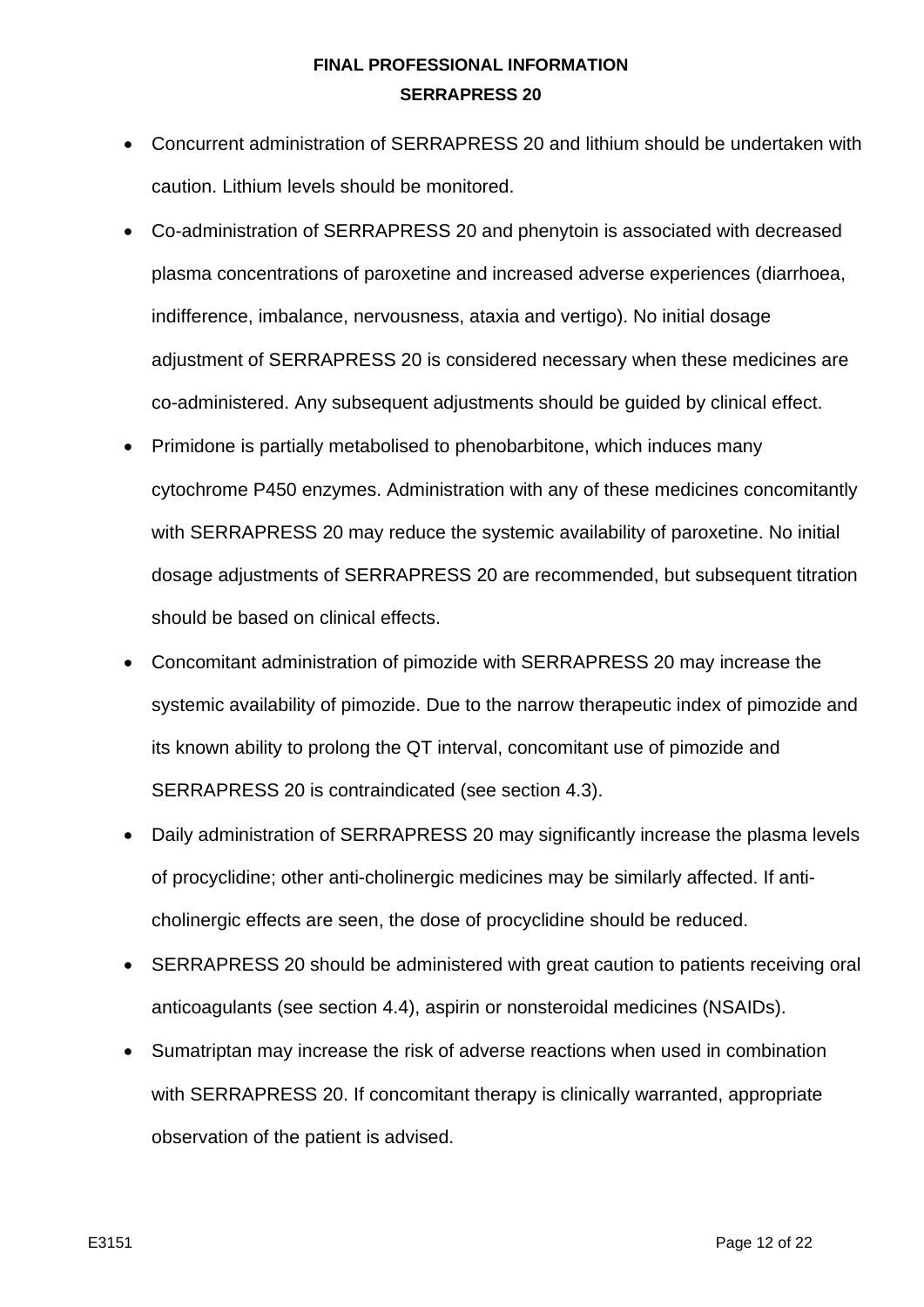- Elevated theophylline concentrations may occur after concurrent use of SERRAPRESS 20. Monitoring of theophylline serum concentrations during concurrent use is recommended.
- Reduced efficacy of tamoxifen has been reported with concomitant usage of some SSRI antidepressants. As a reduced effect of tamoxifen cannot be excluded, coadministration with potent CYP2D6 inhibitors (including SERRAPRESS 20) should whenever possible be avoided.
- The absorption and pharmacokinetics of SERRAPRESS 20 are not affected, or only marginally affected by food, antacids, propranolol.
- Concurrent administration of SERRAPRESS 20 with digoxin should be undertaken with caution.
- When SERRAPRESS 20 is to be co-administered with a known medicine metabolising enzyme inhibitor, such as cimetidine, consideration should be given to using doses at the lower end of the range. No initial dosage adjustment of SERRAPRESS 20 is considered necessary when it is to be co-administered with known medicine metabolising enzyme inducers. Any subsequent dosage adjustment should be guided by clinical effects (tolerability and efficacy).

#### **4.6 Fertility, pregnancy and lactation**

The safety of SERRAPRESS 20 in pregnancy or lactation has not been established. Patients should be advised to notify their medical practitioner if they become pregnant or intend to become pregnant during therapy.

#### **Teratogenic effects:**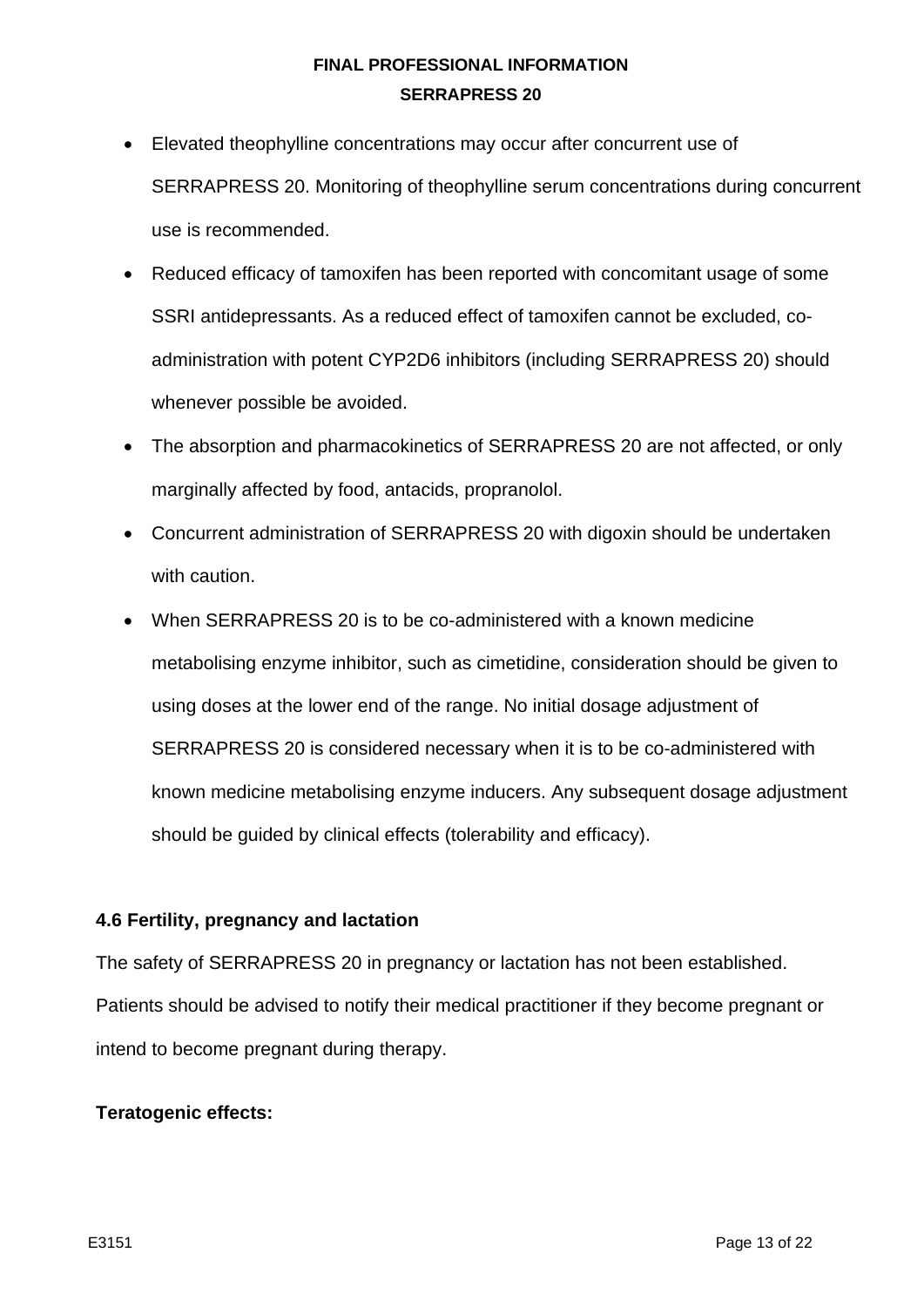Epidemiological studies suggest an increased risk of congenital malformations, particularly cardiovascular (e.g. ventricular and atrial septum defects), associated with the use of SERRAPRESS 20 during the first trimester. The mechanism is unknown. SERRAPRESS 20 should only be used during pregnancy when strictly indicated. If a patient becomes pregnant while taking SERRAPRESS 20, she should be advised of the potential harm to the foetus. Unless the benefits of paroxetine to the mother justify continuing treatment, consideration should be given to either discontinuing SERRAPRESS 20 therapy or switching to another antidepressant (see section 4.4: Discontinuation of SERRAPRESS 20 treatment). For women who intend to become pregnant or are in their first trimester of pregnancy, treatment with SERRAPRESS 20 should only be initiated after consideration of the other available treatment options.

#### **Non-teratogenic effects:**

Neonates must be observed if maternal use of SERRAPRESS 20 continues into the later stages of pregnancy, particularly the third trimester. The physician should carefully consider the potential risks and benefits of treatment (see section 4.4).

The following symptoms may occur in the neonate after maternal SERRAPRESS 20 and other SSRIs or serotonin and norepinephrine reuptake inhibitors (SNRIs), use in later stages of pregnancy requiring prolonged hospitalisation, respiratory support, and tube feeding: respiratory distress, cyanosis, apnoea, seizures, temperature instability, feeding difficulty, vomiting, hypoglycaemia, hypertonia, hypotonia, hyperreflexia, tremor, jitteriness, irritability, lethargy, constant crying, somnolence and difficulty in sleeping.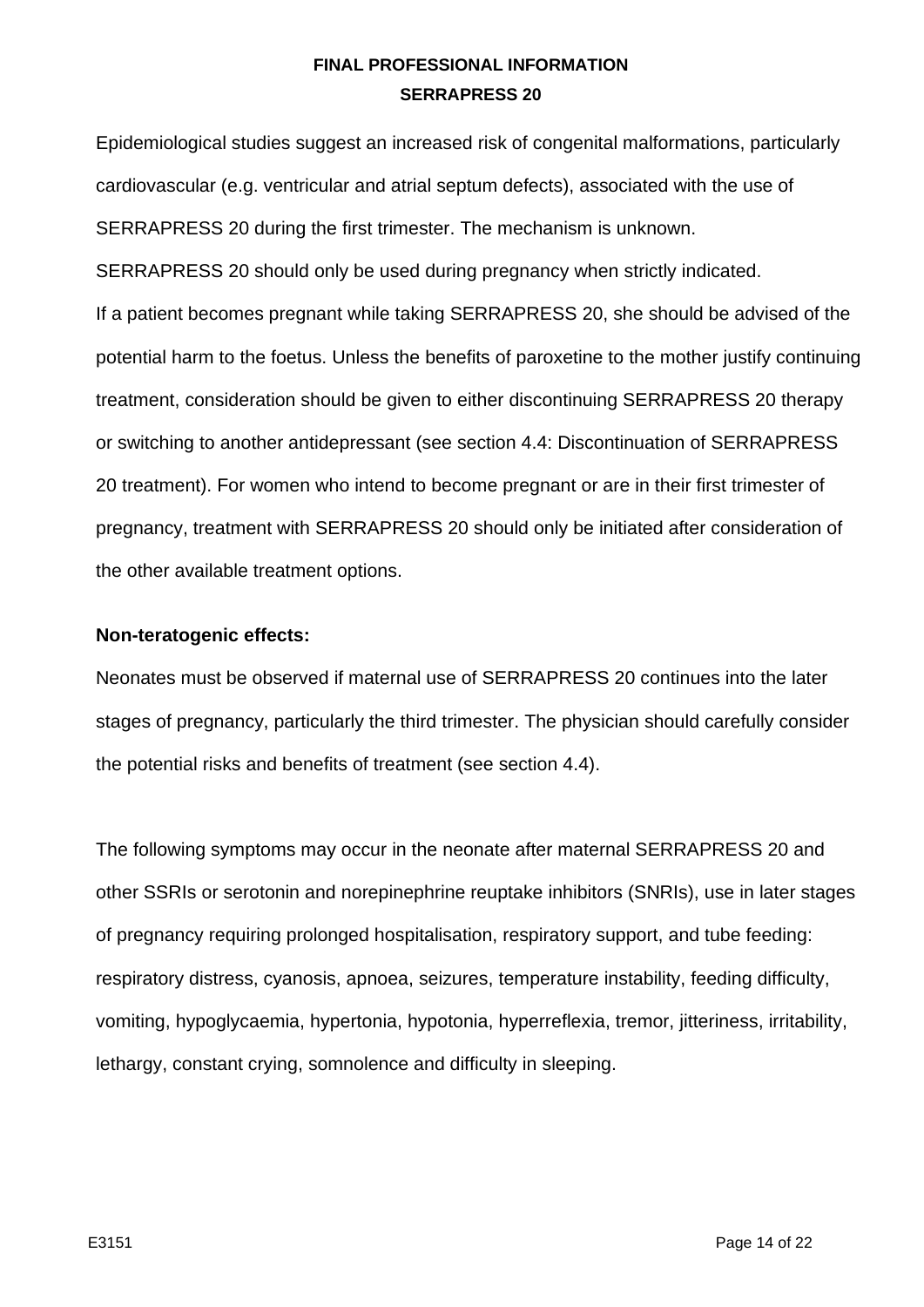These symptoms could be due to either serotonergic effects or withdrawal symptoms. In a majority of instances, the complications begin immediately or soon (< 24 hours) after delivery (see section 4.4).

Infants exposed to SSRIs in pregnancy may have an increased risk for persistent pulmonary hypertension of the newborn (PPHN).

Observational data indicate an increased risk (less than 2-fold) of postpartum haemorrhage following SSRI/SNRI exposure within the month prior to birth (see sections 4.4, 4.8).

SERRAPRESS 20 should only be used during pregnancy when strictly indicated. The prescribing physician will need to weigh the option of alternative treatments in women who are pregnant or are planning to become pregnant. Abrupt discontinuation should be avoided during pregnancy (see section 4.4: Discontinuation of SERRAPRESS 20 treatment).

# **4.7 Effects on ability to drive and use machines:**

Patients should be cautioned about their ability to drive a car and operate machinery.

# **4.8 Undesirable effects**

#### **a). Tabulated summary of adverse reactions**

| System Organ | <b>Frequency</b> | Side effects |
|--------------|------------------|--------------|
| <b>Class</b> |                  |              |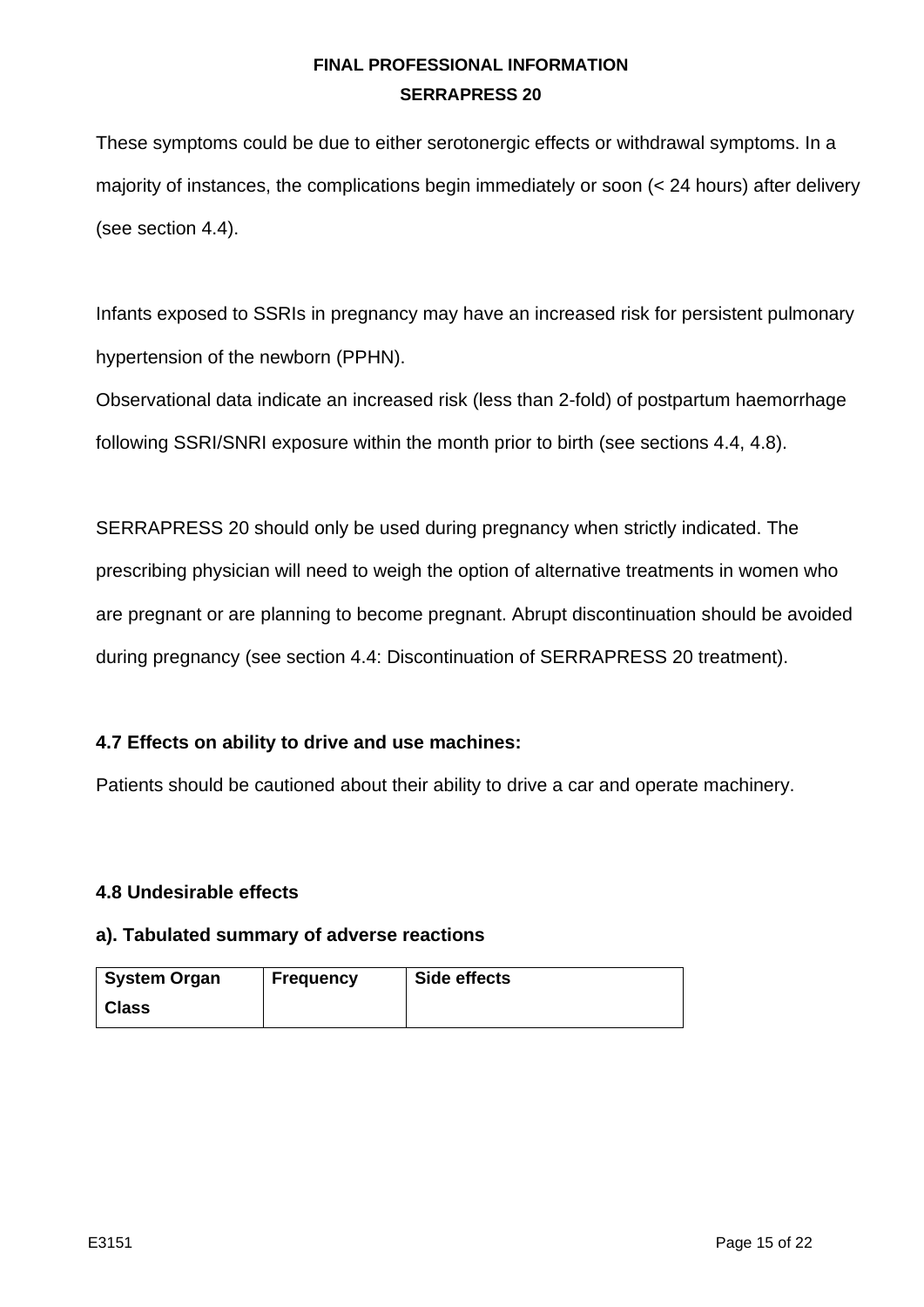| Blood and           | Less frequent | Abnormal bleeding, predominantly    |
|---------------------|---------------|-------------------------------------|
| lymphatic system    |               | of the skin and mucous              |
| disorders           |               | membranes (mostly ecchymosis,       |
|                     |               | but also in the gastrointestinal    |
|                     |               | tract, central nervous system and   |
|                     |               | eye), purpura, bruising,            |
|                     |               | thrombocytopenia                    |
| Immune system       | Less frequent | Allergic reactions (including       |
| disorders           |               | urticaria and angioedema,           |
|                     |               | maculopapular rash)                 |
| Endocrine disorders | Less frequent | Syndrome of inappropriate anti-     |
|                     |               | diuretic hormone secretion          |
|                     |               | (SIADH)                             |
| Metabolism and      | Frequent      | Decreased or increased appetite,    |
| nutrition disorders |               | anorexia, weight loss, increased    |
|                     |               | risk of gastrointestinal bleeding,  |
|                     |               | hyponatraemia (which may occur      |
|                     |               | predominantly in elderly patients), |
|                     |               | changes in blood sugar              |
| Psychiatric         | Frequent      | Somnolence, insomnia, agitation     |
| disorders           | Less frequent | Confusion, hallucinations,          |
|                     |               | amnesia, impaired concentration,    |
|                     |               | abnormal dreams, anxiety, in        |
|                     |               | children reports of hostility,      |
|                     |               | suicidal ideation, suicidal         |
|                     |               | behaviour and self-harm,            |
|                     |               | depersonalisation, panic attacks,   |
|                     |               | akathisia, manic reactions          |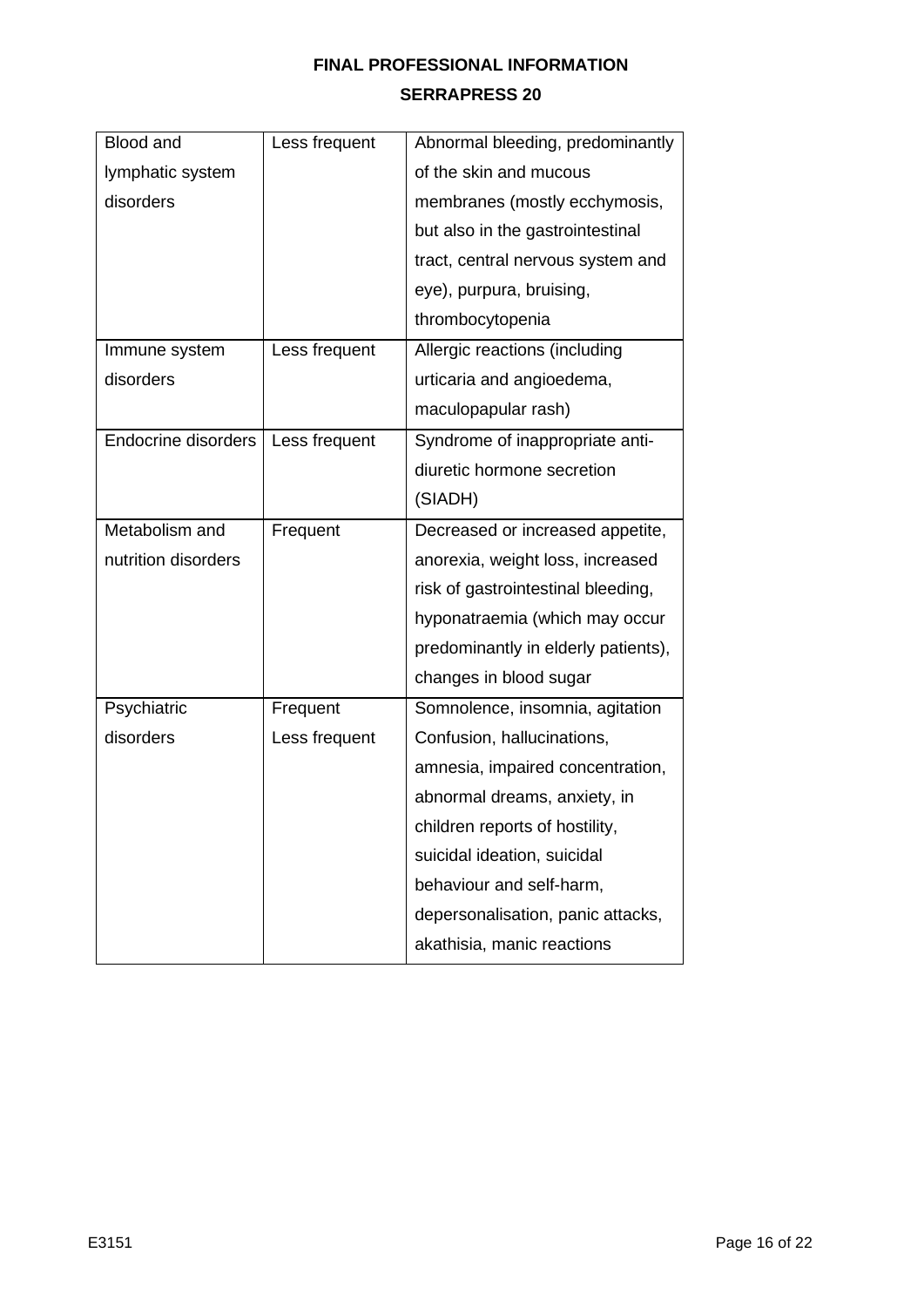| Nervous system     | Frequent      | Dizziness, tremor, drowsiness,       |
|--------------------|---------------|--------------------------------------|
| disorders          |               | headache, fatigue                    |
|                    | Less frequent | Extrapyramidal disorders,            |
|                    |               | migraine, anxiety, restlessness,     |
|                    |               | nervousness, insomnia,               |
|                    |               | paraesthesia, convulsions,           |
|                    |               | Serotonin syndrome (symptoms         |
|                    |               | may include agitation, confusion,    |
|                    |               | diaphoresis, hallucinations,         |
|                    |               | hyperreflexia, myoclonus,            |
|                    |               | shivering, tachycardia and tremor)   |
| Eye disorders      | Less frequent | Blurred or abnormal vision,          |
|                    |               | anisocoria, mydriasis, acute         |
|                    |               | glaucoma                             |
| Cardiac disorders  | Less frequent | Palpitations, tachycardia            |
|                    |               |                                      |
| Vascular disorders | Less frequent | Postural hypotension,                |
|                    |               | hypertension                         |
| Respiratory,       | Frequent      | Yawning                              |
| thoracic and       | Less frequent | Chest pain, difficulty in breathing, |
| mediastinal        |               | sinusitis, bronchitis, coughing,     |
| disorders          |               | pharyngitis, rhinitis                |
| Gastrointestinal   | Frequent      | Constipation, diarrhoea, dry         |
| disorders          |               | mouth, nausea, vomiting,             |
|                    |               | dyspepsia, abdominal pain,           |
|                    |               | flatulence                           |
|                    | Less frequent | Increased risk of gastrointestinal   |
|                    |               | bleeding                             |
| Hepato-biliary     | Less frequent | Elevation of hepatic enzymes,        |
| disorders          |               | hepatic events (such as hepatitis,   |
|                    |               | sometimes associated with            |
|                    |               | jaundice and/ or liver failure).     |
|                    |               | <b>Discontinuation of SERRAPRESS</b> |
|                    |               | 20 should be considered if there is  |
|                    |               | prolonged elevation of liver         |
|                    |               |                                      |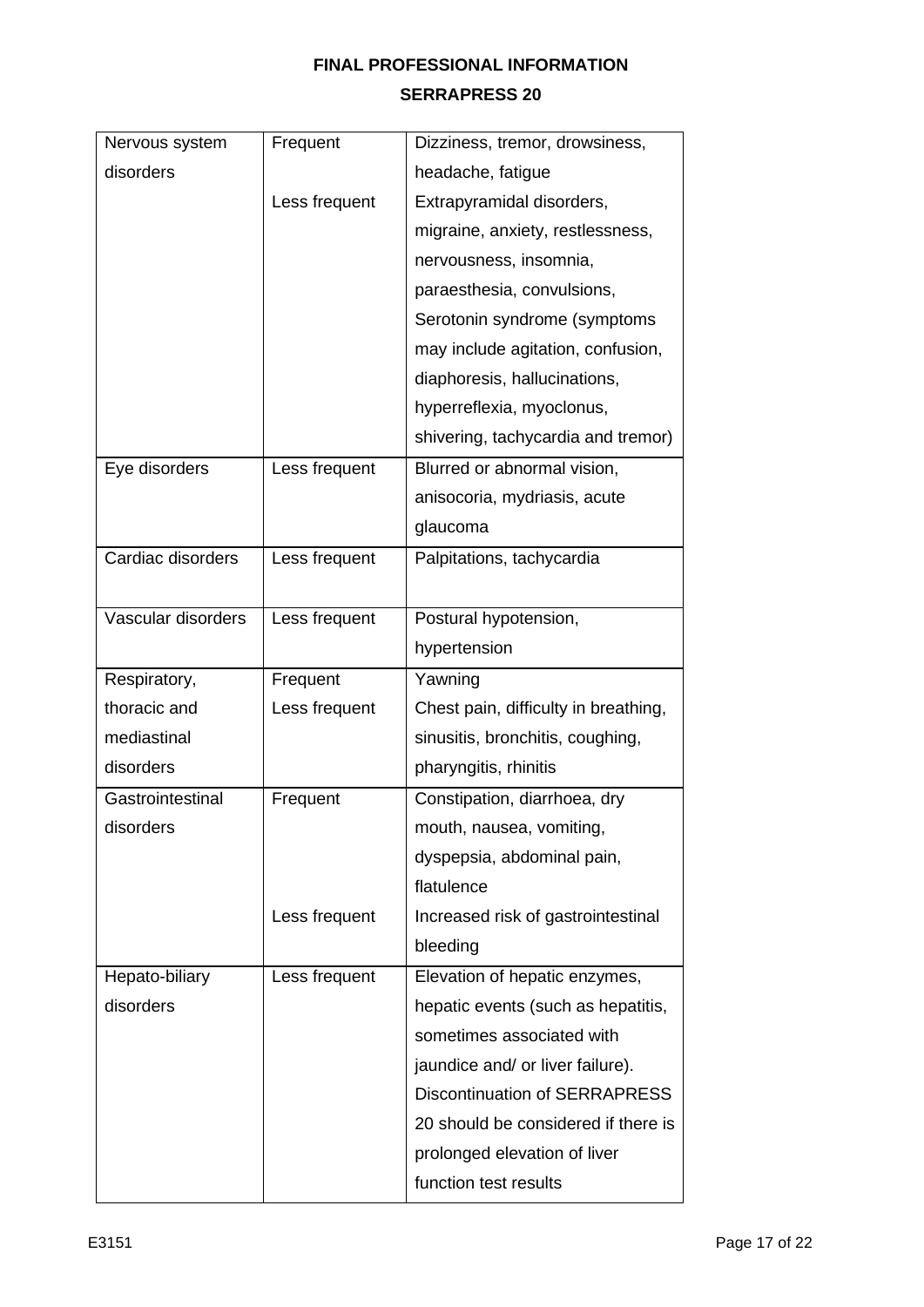| Skin and           | Frequent      | <b>Excessive sweating</b>          |
|--------------------|---------------|------------------------------------|
| subcutaneous       | Less frequent | Skin rashes, pruritus, eczema,     |
| tissue disorders   |               | alopecia, pruritus, erythema       |
|                    |               | multiforme, Stevens Johnson's      |
|                    |               | syndrome, toxic epidermal          |
|                    |               | necrolysis photosensitivity        |
|                    |               | reactions, cutaneous vasculitis    |
| Musculoskeletal,   | Less frequent | Myalgia, myasthenia, myopathy,     |
| connective tissue  |               | arthralgia, increased risk of bone |
| and bone disorders |               | fractures                          |
| Renal and urinary  | Less frequent | Urinary retention, urinary tract   |
| disorders          |               | infection, urinary incontinence    |
| Reproductive       | Frequent      | Sexual dysfunction                 |
| system and breast  | Less frequent | Dysmenorrhoea, menstrual           |
| disorders          |               | disorder, vaginitis,               |
|                    |               | hyperprolactinaemia /              |
|                    |               | galactorrhoea, priapism,           |
|                    | Frequency     | Safety of SERRAPRESS 20 in         |
|                    | unknown       | pregnancy has not been             |
|                    |               | established (see section 4.6),     |
|                    |               | postpartum haemorrhage (see        |
|                    |               | sections 4.4, 4.6).                |
| General disorders  | Less frequent | Peripheral oedema, asthenia,       |
| and administrative |               | body weight gain                   |
| site conditions    |               |                                    |

# Reporting of suspected adverse reactions

Reporting suspected adverse reactions after authorisation of the medicine is important. It

allows continued monitoring of the benefit/risk balance of the medicine. Healthcare providers

are asked to report any suspected adverse reactions to SAHPRA via the "**6.04 Adverse** 

**Drug Reaction Reporting Form**", found online under SAHPRA's publications:

<https://www.sahpra.org.za/Publications/Index/8>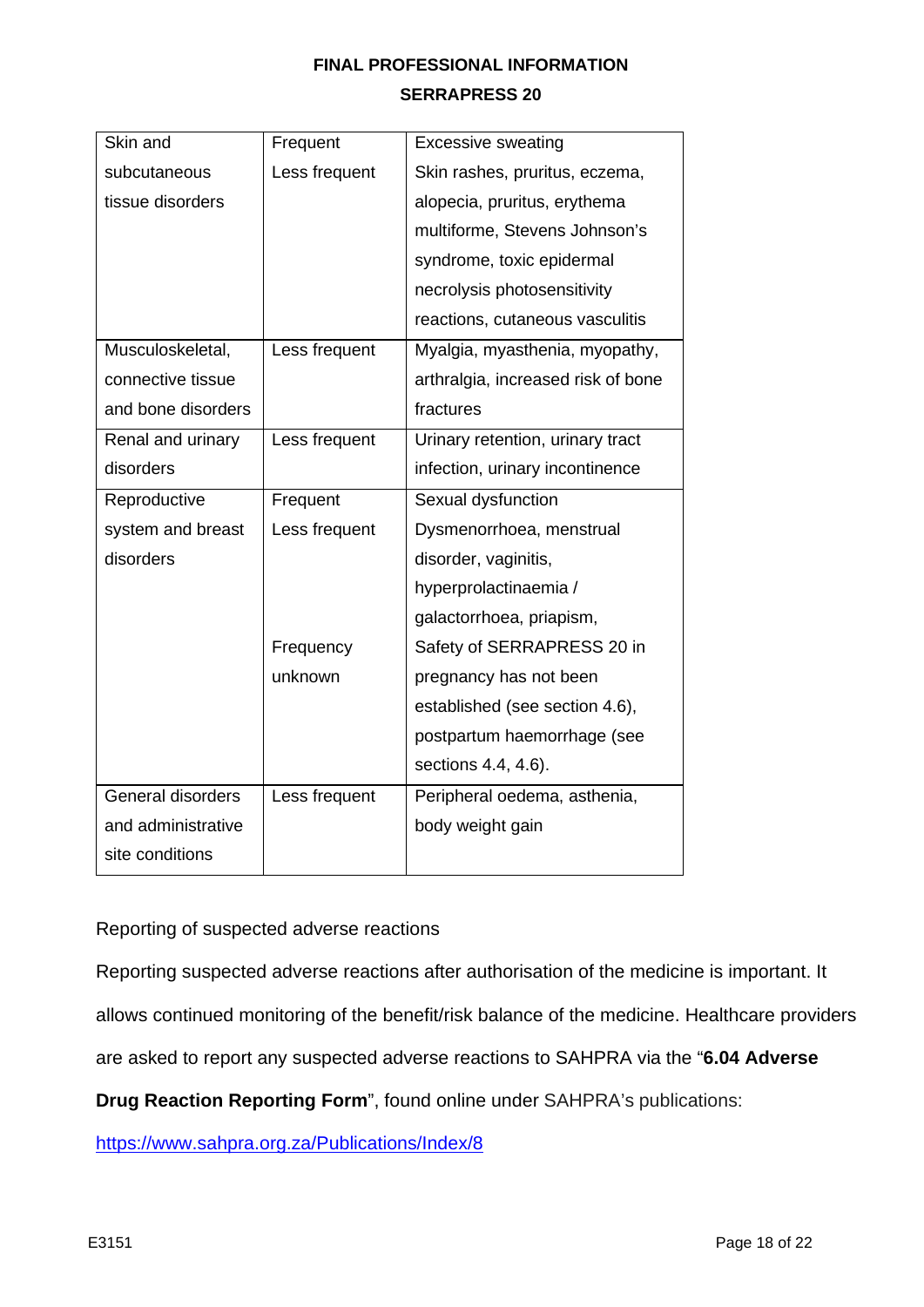## **4.9 OVERDOSE**

#### **Signs and symptoms:**

In overdose, side effects are usually exacerbated and exaggerated. Vomiting, dilated pupils, fever, blood pressure changes, headache, involuntary muscle contractions, agitation, anxiety, tachycardia, coma and ECG changes (see section 4.8).

#### **Management of overdose:**

Treatment is symptomatic and supportive.

There is no specific antidote. To decrease absorption, the stomach could be emptied by induction of emesis. This should be followed by administration of 20 to 30 g of activated charcoal every four to six hours during the first 24 hours after ingestion. Frequent monitoring of vital signs and careful observation is recommended.

#### **5. PHARMACOLOGICAL PROPERTIES**

#### **5.1 Pharmacodynamic properties**

Pharmacotherapeutic group: Antidepressants-Selective serotonin reuptake inhibitors

ATC code: N06AB05

Pharmacological classification: A 1.2 Psycho-analeptics (Antidepressants).

#### **Mechanism of action**

Paroxetine is a selective serotonin (5-hydroxy-tryptamine, (5HT)) re-uptake inhibitor (SSRI).

The antidepressant effect of paroxetine is thought to be related to its effect on serotonergic

neurotransmission.

Paroxetine is chemically unrelated to the tricyclic or tetracyclic antidepressants.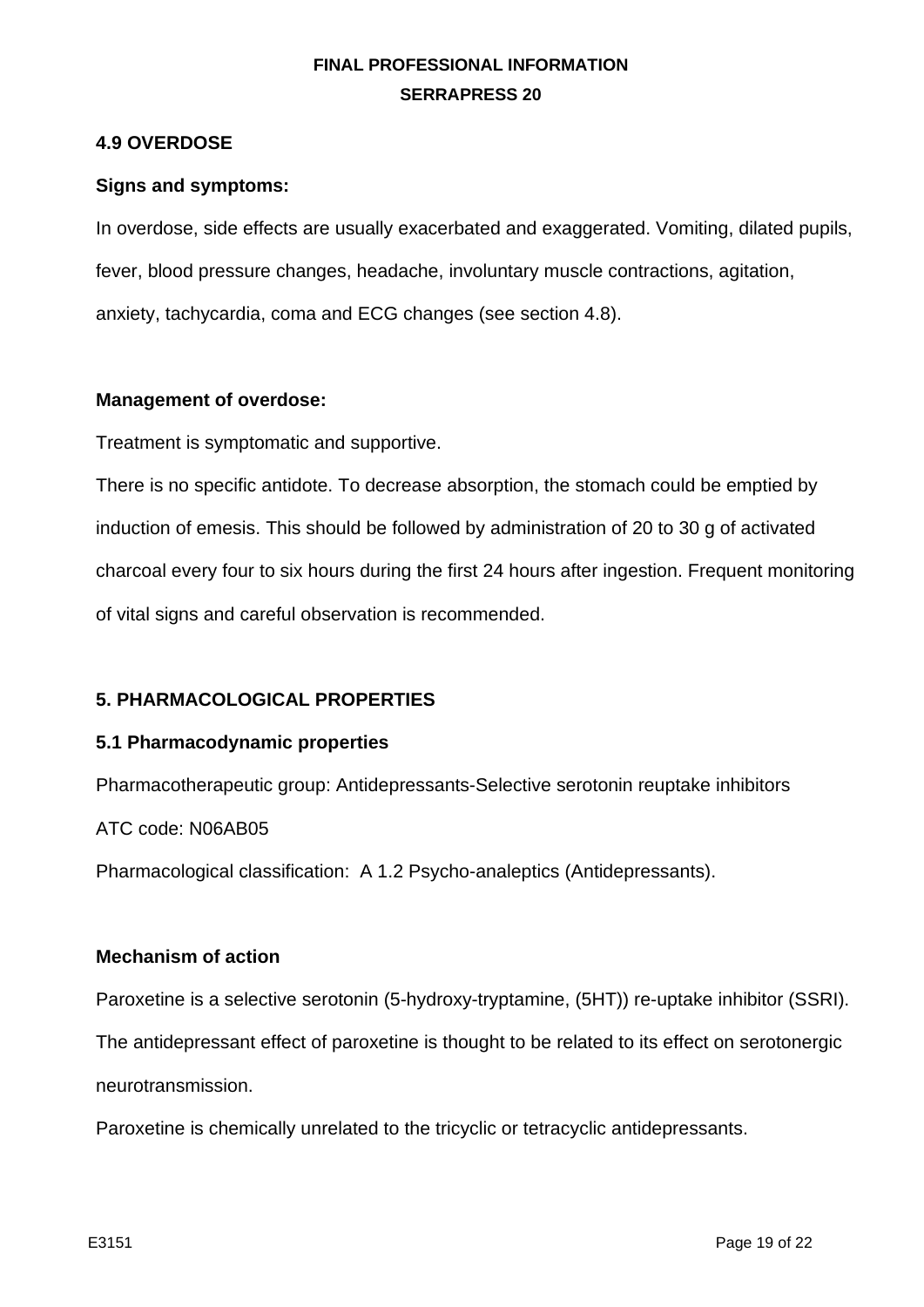## **5.2 Pharmacokinetic properties**

## **Absorption:**

After oral administration, paroxetine is readily absorbed from the gastrointestinal tract. Absorption is not influenced by the presence of food, milk or antacids. Steady-state is achieved in 7 to 14 days in most patients.

## **Distribution:**

Paroxetine is highly protein bound (95 %) and undergoes extensive first-pass metabolism in the liver where it is metabolised in part by cytochrome P450 2D6 (CYP2D6).

#### **Biotransformation:**

The metabolites appear to be clinically inactive.

#### **Elimination:**

The elimination half-life is about 24 hours, but there is wide inter-subject variability.

Paroxetine is excreted renally (approximately 64 %) and in the faeces (approximately 36 %) mainly as inactive metabolites.

# **5.3 Preclinical safety data**

Not applicable.

# **6. PHARMACEUTICAL PARTICULARS**

#### **6.1 List of excipients**

**Eudragit** 

Magnesium stearate

Mannitol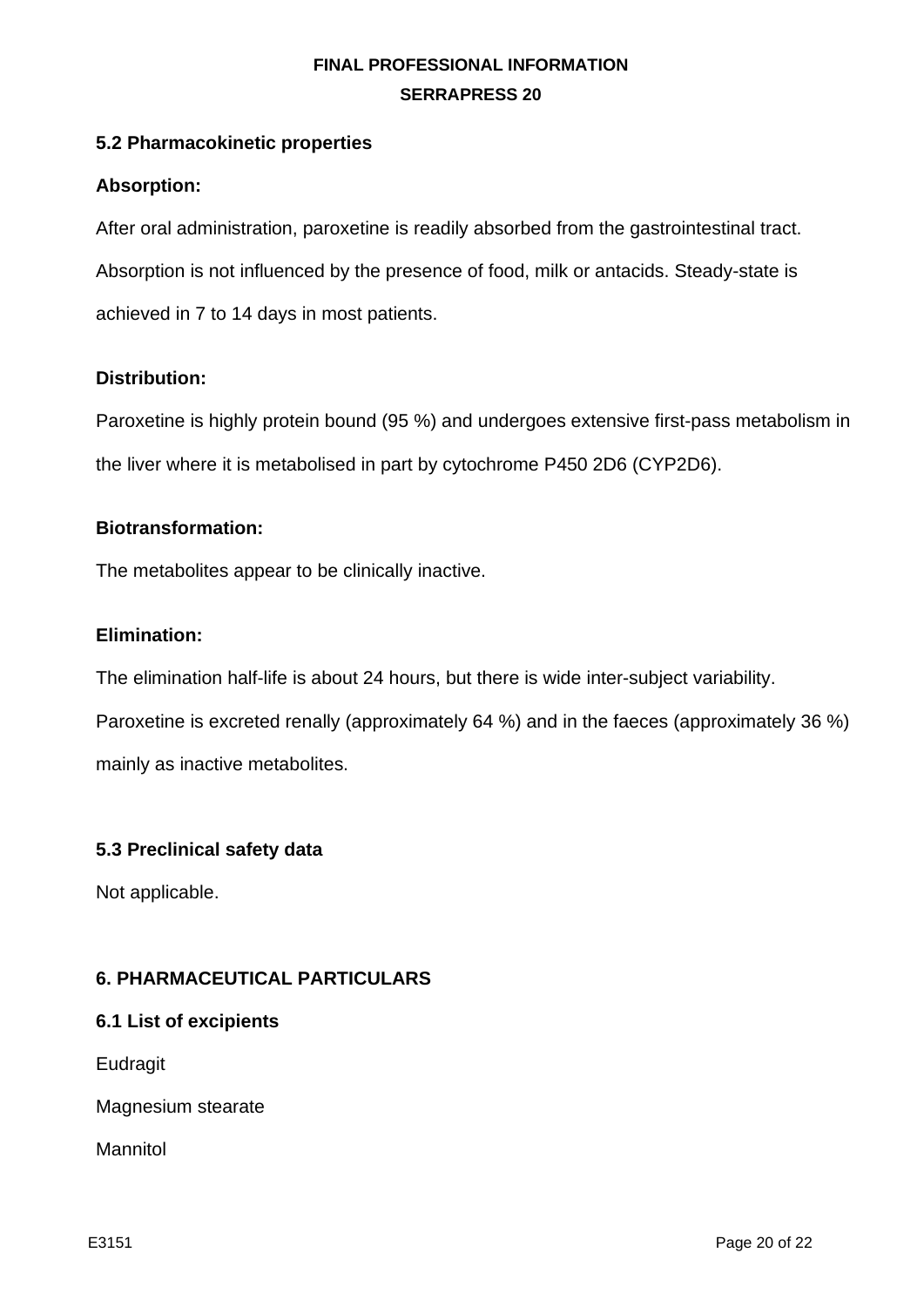Microcrystalline cellulose,

Opadry AMB White

Sodium starch glycolate

# **6.2 Incompatibilities**

Not applicable

## **6.3 Shelf life**

3 years

## **6.4 Special precautions for storage**

Store at or below 25 ºC.

Protect from light.

Do not remove blister from the carton until required for use.

#### **6.5 Nature and contents of container**

Aluminium blister packs of 30 film coated tablets.

Each blister strip contains 10 film coated tablets, contained in a printed outer carton.

White cylindrical polypropylene homopolymer tube with a white natural LDPE cap, containing

30 film coated tablets.

#### **6.6 Special precautions for disposal**

No special requirements.

## **7. HOLDER OF THE CERTIFICATE OF REGISTRATION**